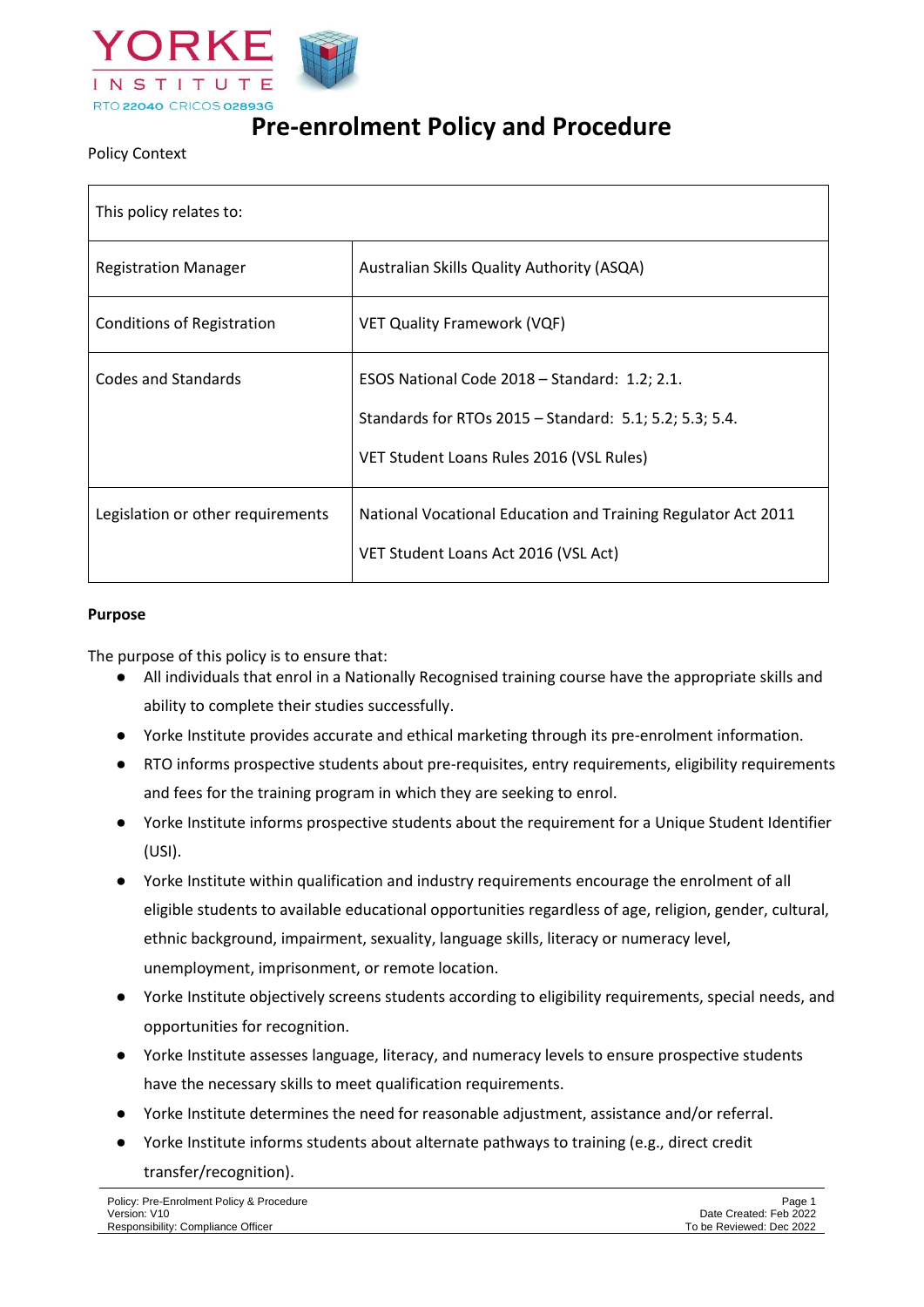- Yorke Institute's enrolment and induction process enable students to make informed decisions about their training and assessment requirements and the suitability and appropriateness of the qualification for that individual
- Students enter a training pathway that is suitable and free from discriminatory barriers.

## **Objectives**

The objective of this Policy and Procedure for Yorke Institute is to ensure that:

- Yorke Institute personnel know about their responsibilities and obligations to providing preenrolment Information to students
- Yorke Institute has suitable and appropriate mechanisms in place to provide pre-enrolment Information to students to comply with Standards for Registered Training Organisations, 2015
- Yorke Institute has a policy framework for providing pre-enrolment Information to students

#### **Scope**

This policy applies to all prospective students, all staff, and other Yorke Institute stakeholders.

#### **General Processes**

#### **1. Enquiry –**

The following guidelines are applied when engaging with an enquiring person:

- Appropriate training solutions are discussed and where relevant possible program/courses identified. If a person requires a training program, not on Yorke Institute's scope of registration, they are referred to alternate organisations/websites, for example, www.training.gov.au for more information.
- Course information outlining the training program eligibility criterion, pre-requisite requirements, content, duration, location, delivery style and fees is provided and where required explained.
	- This includes providing information about any government-funded subsidy or other financial support arrangements associated with Yorke Institute's provision of training and assessment, as applicable.

Prospective students are provided with pre-enrolment information directed to the Yorke Institute website and if a course information session is set up by the Compliance Manager or an officer appointed by the Compliance Manager/Administration, then Yorke Institute staff will provide the potential student with information and assistance on how to book into a session.

# **VET Student loan approved course information must publish on website:**

Note: All the following information and documents must be accessible without provision of login information, including

- Tuition fees for the course and units (course fees must also be published on the MySkills website)
- Census days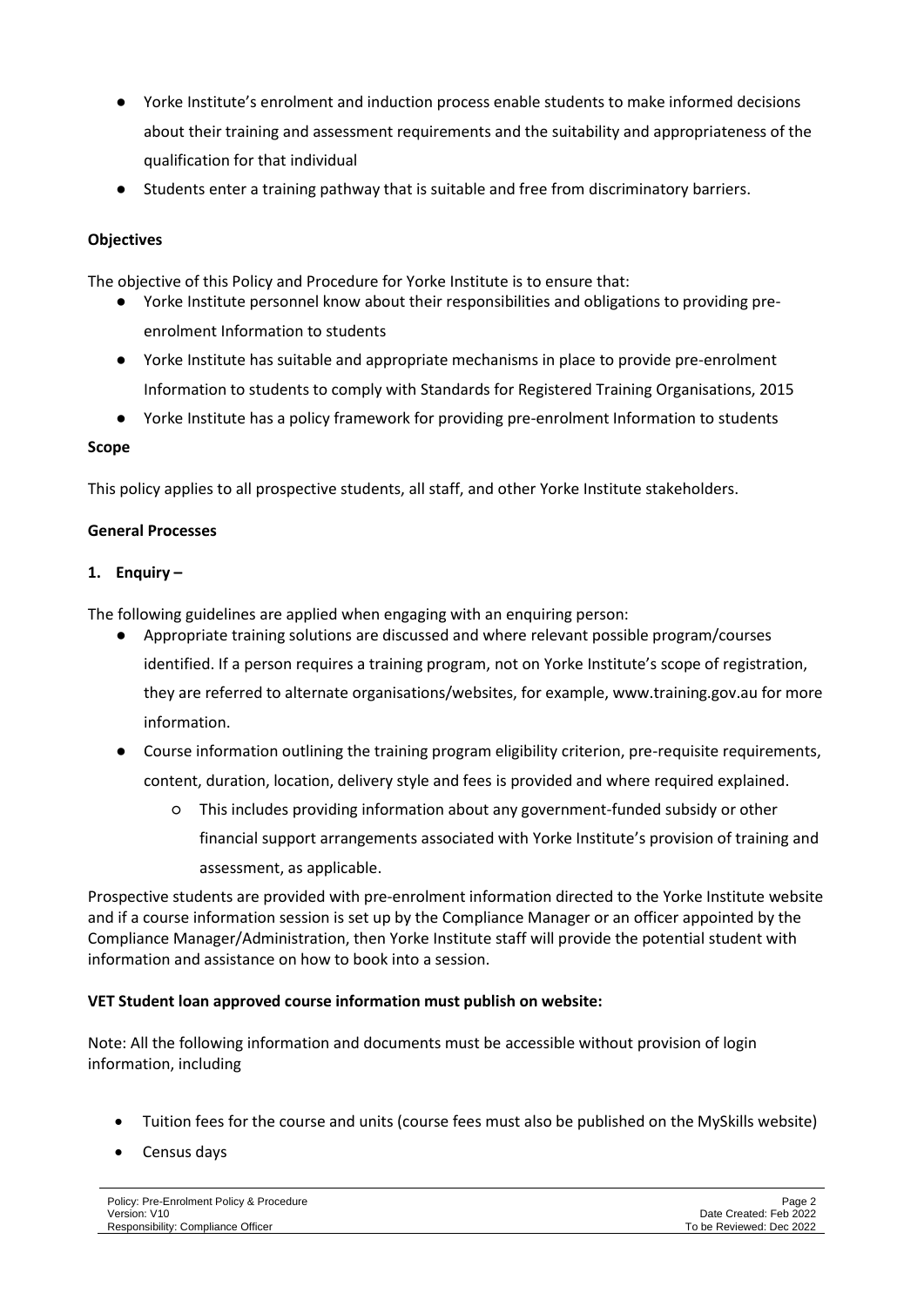- A statement of tuition assurance
- Tuition protection processes
- Student entry processes (including the approved LLN tool being used)
- Course enrolment processes (including equal and fair treatment of students seeking to enrol)
- Student grievance procedures
- Student re-credit procedures
- Student review procedures
- Withdrawal processes and procedures
- Information handling procedures

VET Student Loans: Yorke Institute shall ensure students are provided with access to clear information prior to enrolment as included in the [VET Student Loans Rules 2016](https://www.legislation.gov.au/Details/F2017C00963) (Subdivision C, rule 140-143: Marketing Requirements), the VET Student Loans Manual for Providers and Yorke Institute VET Student Loan Process and Procedure.

Prior to accepting an overseas student for enrolment in a course, Yorke Institute must make the following information, in plain English, available to the prospective student or current student on:

- the requirements for an overseas student's acceptance into a course, including the minimum level of English language proficiency, educational qualifications or work experience required, and course credit if applicable
- the CRICOS course code, course content, modes of study for the course including compulsory online and/or work-based training, placements, other community-based learning and collaborative research training arrangements, and assessment methods
- course duration and holiday breaks
- the course qualification, award, or other outcomes
- campus locations and facilities, equipment and learning resources available
- the details of any arrangements with another provider, person or business who will provide the course or part of the course
- indicative tuition and non-tuition fees, including advice on the potential for changes to fees over the duration of a course, and Yorke Institute's cancellation and refund policies
- the grounds on which the overseas student's enrolment may be deferred, suspended, or cancelled
- the ESOS framework, including official Australian Government material or links to this material online
- the policy Yorke Institute has in place for approving the accommodation, support, and general welfare arrangements for younger overseas students
- accommodation options and indicative costs of living in Australia

Yorke Institute distinguishes between nationally recognised training and assessment leading to the issuance of AQF certification documentation from any other training or assessments delivered by Yorke Institute.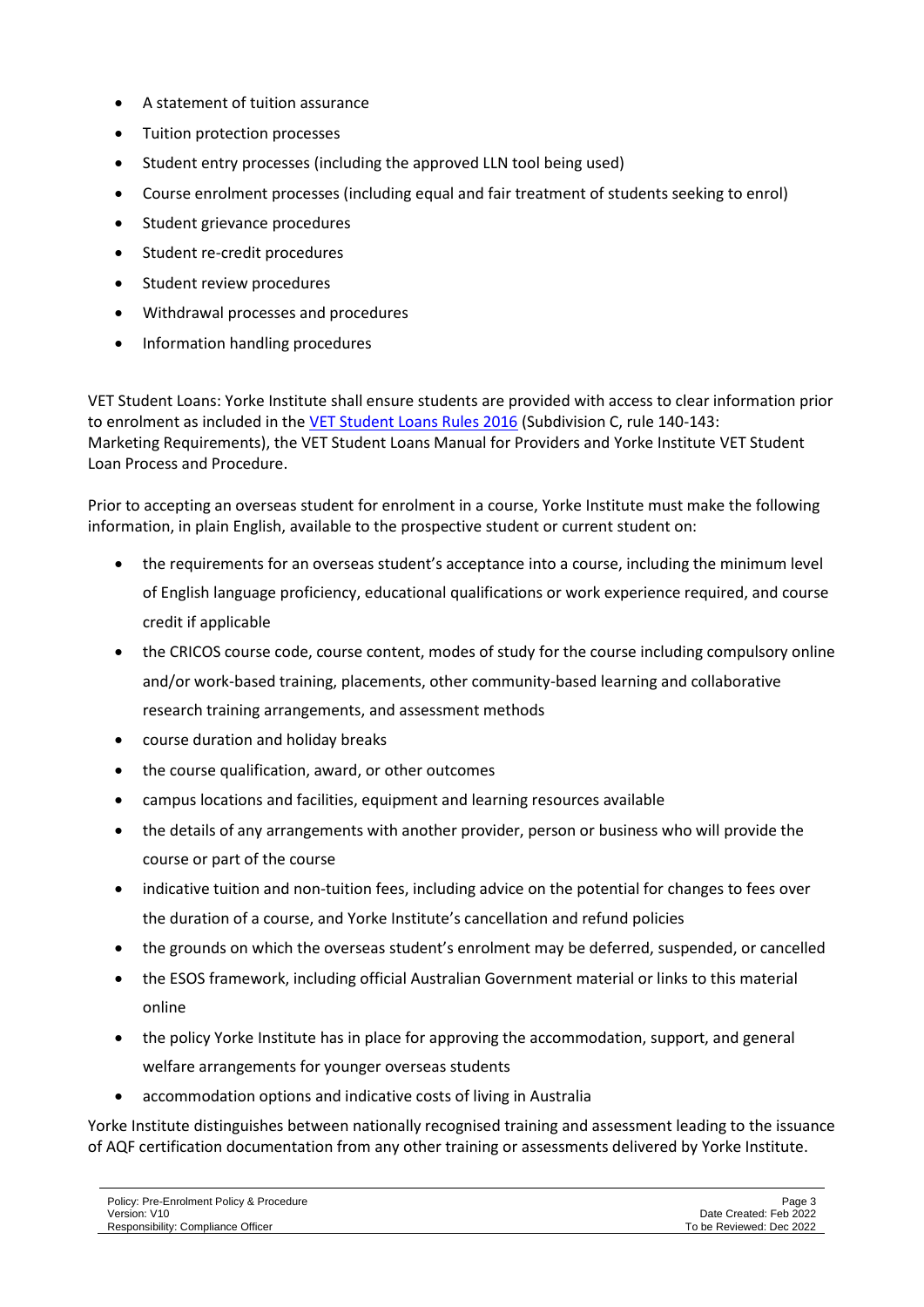# **2. Provision of pre-enrolment information –**

Potential students may be invited to attend a scheduled group information session and meet with the Compliance Manager, or an officer appointed by the Compliance Manager/Administration. Alternatively, potential students may have a one-on-one session with the Compliance Manager, or an officer appointed by the Compliance Manager/Administration before deciding to enrol in a training program.

Key information explained at this session may include.

- Eligibility criterion
- The currency of the training product
- Delivery mode, duration, and location of the training product
- Course pre-requisites
- Entry and admission requirements including LLN assessments
- Unique Student Identifier
- Anticipated course duration
- Training and assessment requirements
- Course availability and delivery details
- Opportunities for recognition of prior learning (RPL) and credit transfer
- **Fees**
- Census date
- Withdrawal process
- Tuttion assurance information
- Student support policy
- Student's rights and obligations
- **Refunds**
- **Complaints and Appeals**

All published course information contains eligibility criterion and course prerequisite requirements and must also include: (Refer Standard 5 – Clauses 5.1, 5.2 and 5.3)

- the code, title, and currency of the training product to which the student is to be enrolled, as published on the National Register
- the training and assessment, and related educational and support services Yorke Institute will provide to the students including the:
	- estimated duration
	- expected locations where training and assessment will be provided
	- expected modes of delivery
	- name and contact details of any third party that will provide training and/or assessment, and related educational and support services to the student on Yorke Institute's behalf, and
	- any work placement arrangements.
- the student's obligations: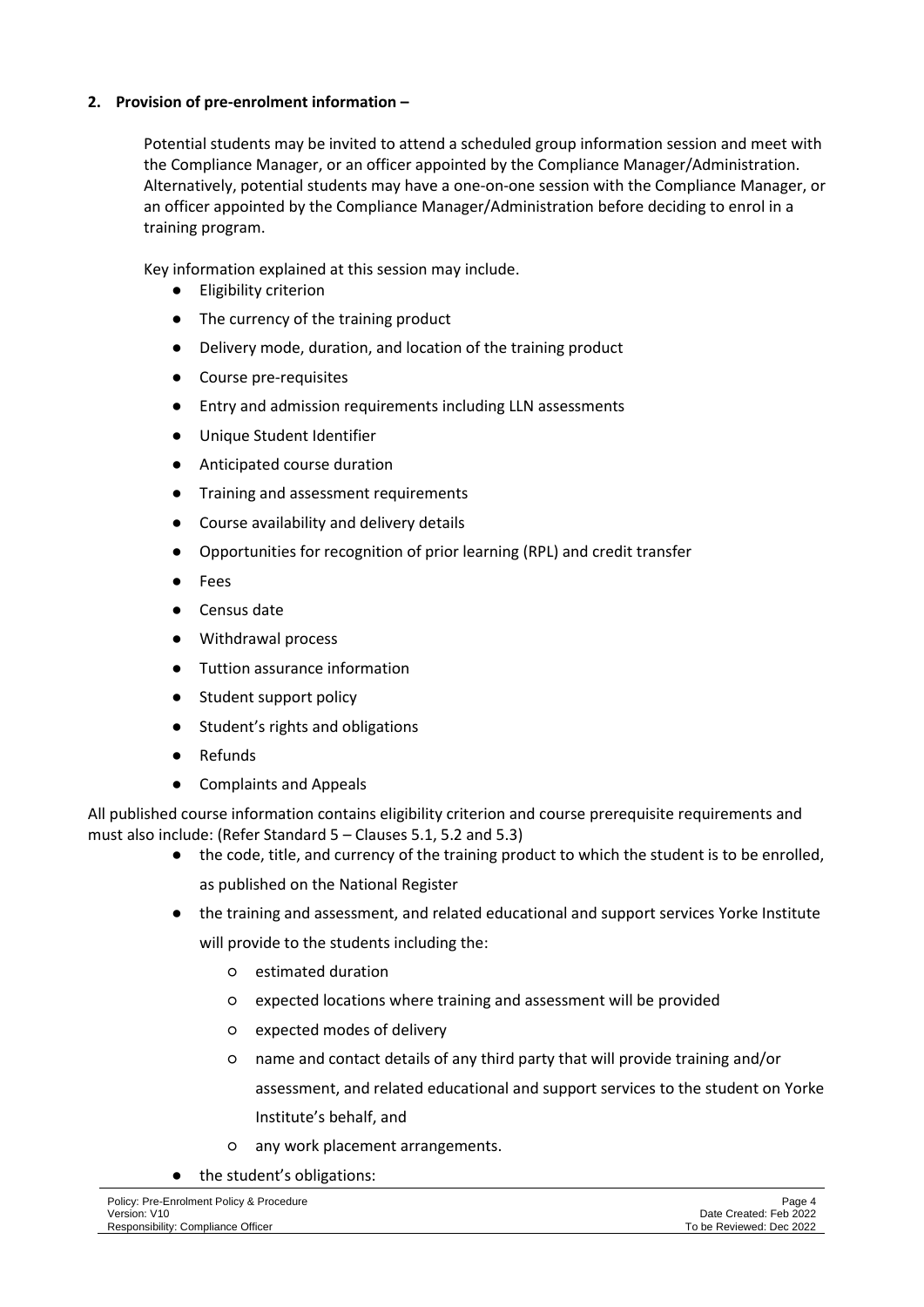- any requirements that Yorke Institute requires the student to meet to enter and successfully complete their chosen training product, and
- any materials and equipment that the student must provide.
- Information on the implications for the student of government training entitlements and subsidy arrangements in relation to the delivery of the services.

The following is provided in the Student Handbook:

- Yorke Institute's obligations to the student, including the responsibility for the quality of the training and assessment in compliance with these Standards, and for the issuance of the AQF certification documentation using the NRT logo in accordance with the conditions of use specified in Schedule 4.
- the student's rights, including:
	- details of Yorke Institute's complaints and appeals process
- Yorke Institute will clearly outline and inform the student, prior to commencing the course of the requirements to achieve satisfactory course progress and, where applicable, attendance in each study period.

The following is to be provided in the Student Agreement:

○ If Yorke Institute, or a third-party delivering training and assessment or recruiting on its behalf, closes or ceases to deliver any part of the training product that the student is enrolled in.

Yorke Institute personnel are advised to refer to Clause 5.3 of the Standards for the requirements of what fee information must be provided to a student. Yorke Institute will include this information for each course In the Course Outline and Student Agreement.

Yorke Institute does not guarantee that the learner will successfully complete a training product on its scope of registration, or a training product can be completed in a way that does not meet the requirements, or that the learner will obtain a particular employment outcome where this is beyond the control of Yorke Institute.

# **3. Advertising Materials –**

Refer to the Marketing Information Checklist to ensure that information included in an advertisement is compliant with the Standards.

- Ensure advertising materials are approved by the CEO.
- Keep a register of approved advertisements on the Advertising Register.
- Advertisements made by third parties must also be approved and recorded on the register.
- Keep a copy of all advertising materials.

# **4. Permissions –**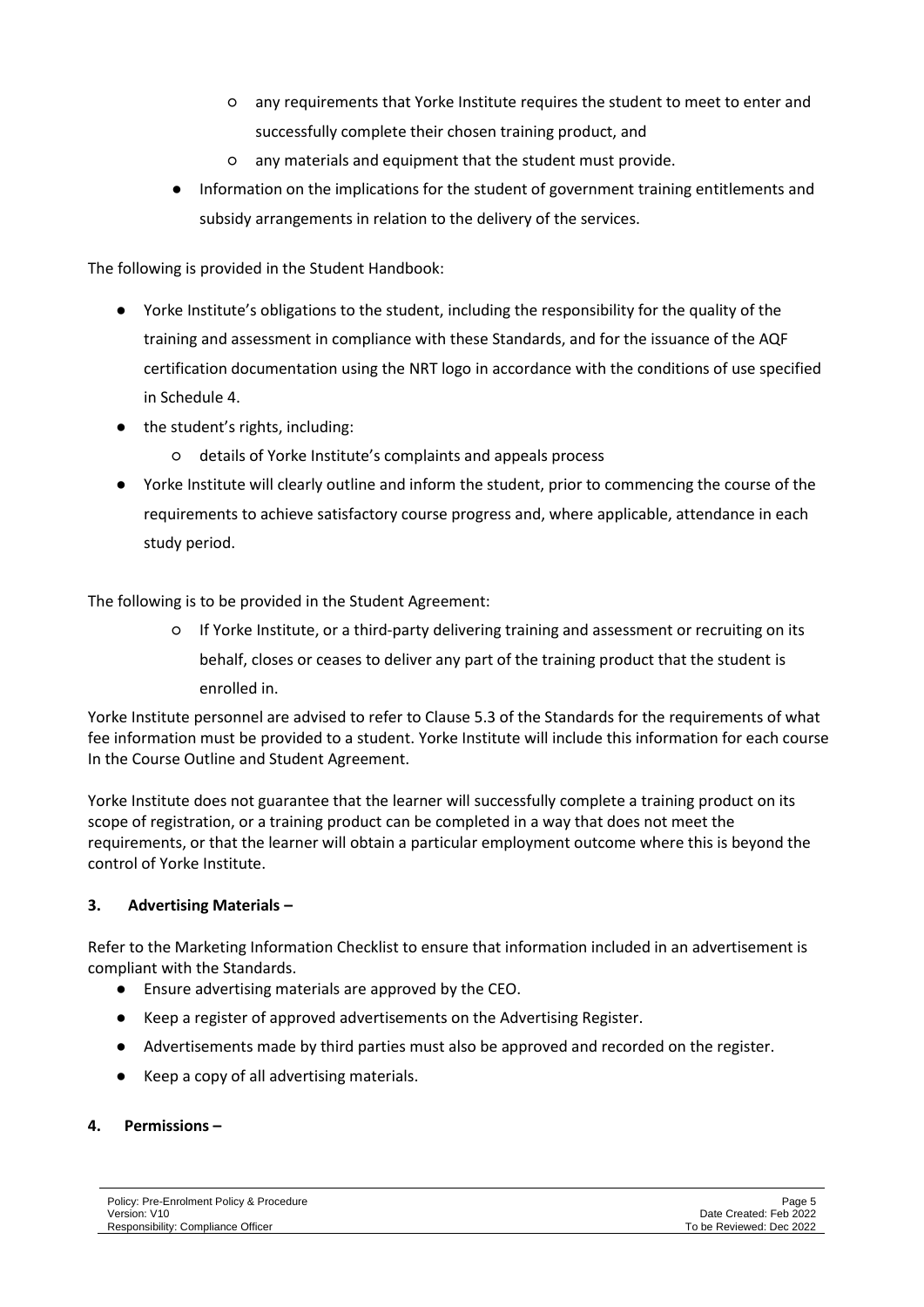Only refer to an external person/organisation's marketing material if consent has been obtained from that party which holds the material.

Gain and record permissions for use of testimonials and images.

- If testimonials and/or images or other works of an individual are to be used in marketing material, gain their permission using the Marketing Permission Form.
- Record the details of the permission on the Permissions Register.
- Keep a copy of the signed Permission Form in the relevant student file as well as a copy in the marketing folder.
- When a student's image or work is used, record this on the permissions register

| Sr.No. | <b>Procedure Steps</b>                                                                                                                                                                                                                                                                                                                                                                                                                                                                                                                                                                                                                                                                                                                                           | <b>Responsibility</b>                                                                        | <b>Reference</b>                                                               |
|--------|------------------------------------------------------------------------------------------------------------------------------------------------------------------------------------------------------------------------------------------------------------------------------------------------------------------------------------------------------------------------------------------------------------------------------------------------------------------------------------------------------------------------------------------------------------------------------------------------------------------------------------------------------------------------------------------------------------------------------------------------------------------|----------------------------------------------------------------------------------------------|--------------------------------------------------------------------------------|
| 1)     | The potential student is provided with the latest<br>course information which outlines:<br>Qualification description<br>Pre-requisites<br>$\bullet$<br>Pathway<br>٠<br>Core/elective units (including<br>$\bullet$<br>nominal/volume hours)<br>Job outcomes<br>Entry requirements including LLN<br>assessment<br>Duration<br>Delivery modes<br>$\bullet$<br>Assessment methods<br>Work placement requirements (if<br>relevant)<br>Fees<br>Census date<br>Refunds<br><b>Student Support</b><br>Compliant and appeal<br>They are directed to the Yorke Institute website<br>for fee information. If a potential student<br>doesn't have access to the internet, the<br>Compliance Manager or an officer appointed by<br>the Compliance Manager/administration will | Compliance Manager or an<br>officer appointed by the<br>Compliance<br>Manager/Administration | Pre-training<br>review form<br>and process<br><b>LLN</b><br>assessment<br>tool |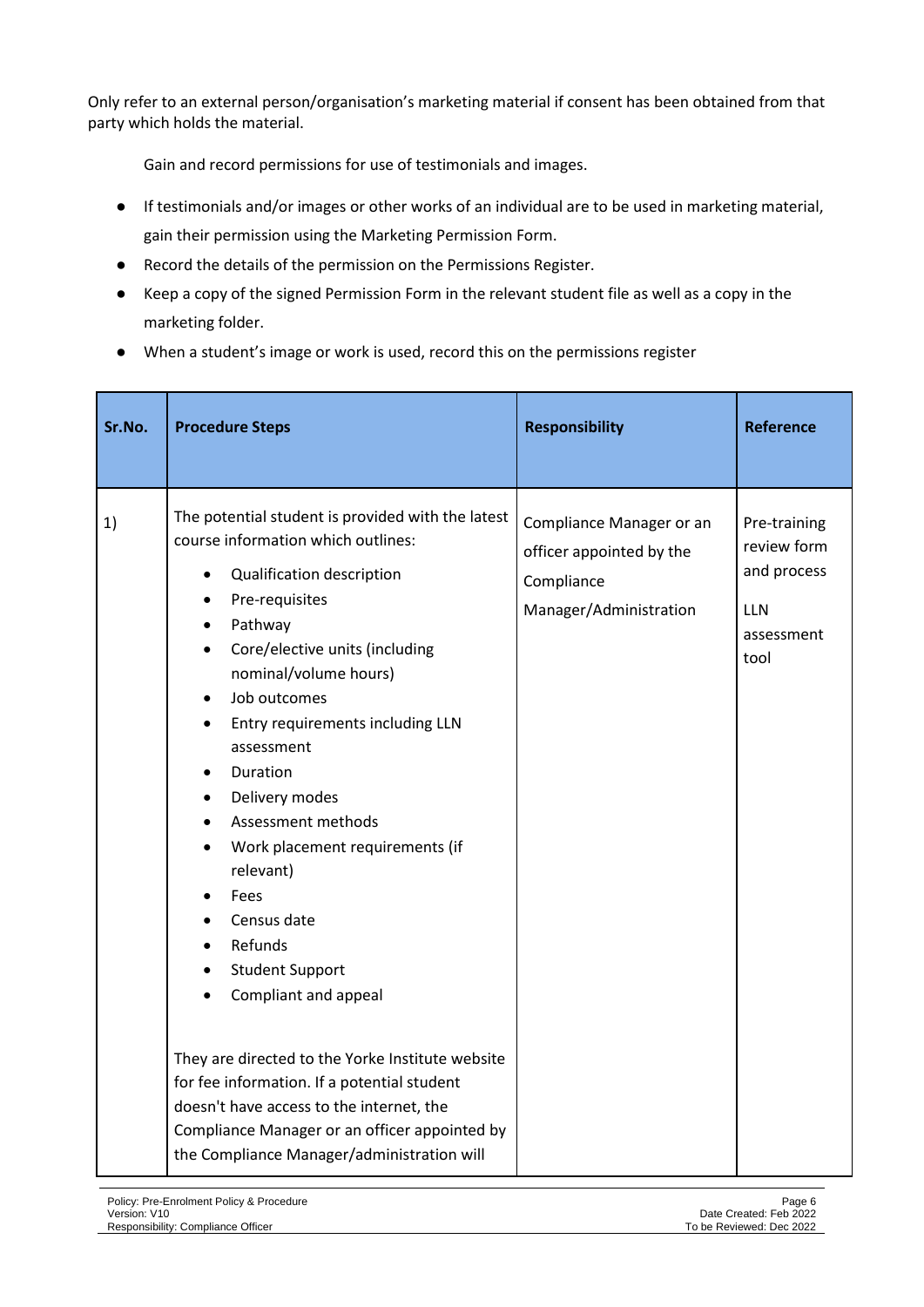|     | provide the access to the internet to ensure<br>access to the fee information on the Yorke<br>Institute website.                                                                                                                                                                                                                                                                                                                                                                                                                                                                               |                                                                                                              |                                                      |
|-----|------------------------------------------------------------------------------------------------------------------------------------------------------------------------------------------------------------------------------------------------------------------------------------------------------------------------------------------------------------------------------------------------------------------------------------------------------------------------------------------------------------------------------------------------------------------------------------------------|--------------------------------------------------------------------------------------------------------------|------------------------------------------------------|
| (2) | All prospective students:<br>Prospective students are given the Information<br>for Prospective Students which outlines the<br>roles and the responsibilities of the students,<br>employer (if applicable) and as well as Yorke<br>Institute policies and procedures.<br>Information such as tuition fees, Credit Transfer<br>(CT) and Recognition of Prior Learning (RPL),                                                                                                                                                                                                                     | Compliance Manager or an<br>officer appointed by the<br><b>Compliance Manager</b><br>/Administration         | Information<br>for<br>Prospective<br><b>Students</b> |
|     | refund, complaints, appeals and other relevant<br>information. The potential student may also be<br>required to submit evidence of Working With<br>Children Certificate (WWCC), Police Check, Pre-<br>requisites if applicable.                                                                                                                                                                                                                                                                                                                                                                |                                                                                                              |                                                      |
| (3) | The Compliance Manager or an officer<br>appointed by the Compliance Manager/Yorke<br>Institute representative conducts a pre-training<br>review with the potential student.<br>The Pre-Training review form is completed.<br>If the qualification, which the potential student<br>is interested in, has pre-requisite requirements,<br>the Compliance Manager or an officer<br>appointed by the Compliance Manager/Yorke<br>Institute representative must discuss with the<br>potential student the relevant requirements<br>and record this discussion in the pre-enrolment<br>documentation. | Compliance Manager or an<br>officer appointed by the<br>Compliance Manager/Yorke<br>Institute representative | Pre-Training<br>Review                               |
| (4) | Compliance Manager or an officer appointed by<br>the Compliance Manager are updated on a<br>regular basis in line with the ongoing changes to<br>the State and Commonwealth eligibility criteria.                                                                                                                                                                                                                                                                                                                                                                                              | <b>Compliance Manager</b>                                                                                    |                                                      |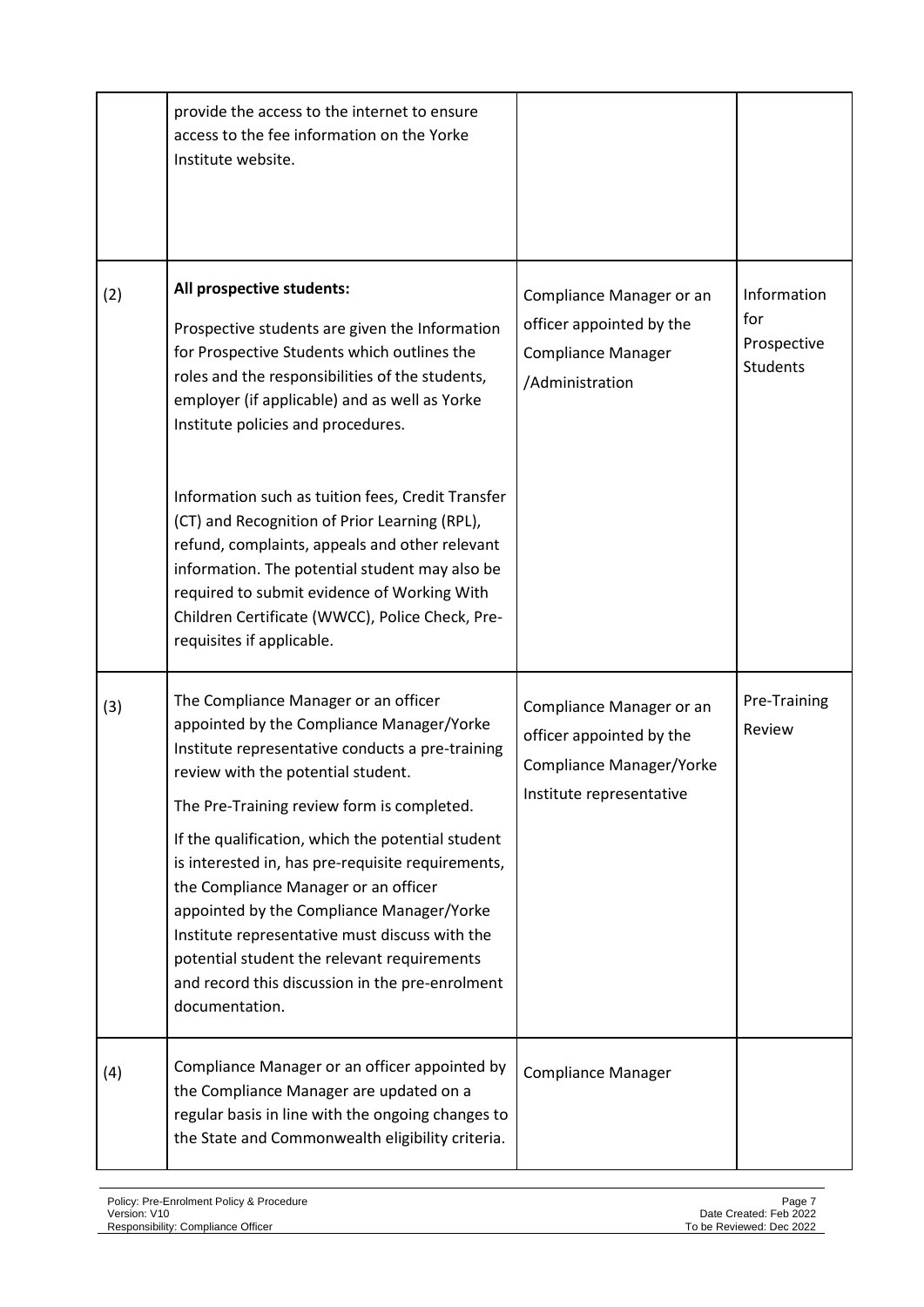| (5) | The Management Team are responsible for<br>ensuring the information provided in the<br>Student Handbook is up to date. The<br>Compliance Manager provides latest industry<br>information for reference.                                                                                                                                                                                                                                                                                                                                                                                                                                                                                                                                                                                                                                                                                                                                                                                                                                                                                                           | <b>Management Team</b>                                                                                       | Student<br>Handbook                                                                       |
|-----|-------------------------------------------------------------------------------------------------------------------------------------------------------------------------------------------------------------------------------------------------------------------------------------------------------------------------------------------------------------------------------------------------------------------------------------------------------------------------------------------------------------------------------------------------------------------------------------------------------------------------------------------------------------------------------------------------------------------------------------------------------------------------------------------------------------------------------------------------------------------------------------------------------------------------------------------------------------------------------------------------------------------------------------------------------------------------------------------------------------------|--------------------------------------------------------------------------------------------------------------|-------------------------------------------------------------------------------------------|
| (6) | When potential students have had sufficient<br>time to review the Student Handbook and have<br>agreed to the terms and conditions, they are<br>provided with the appropriate LLN and<br>Enrolment forms to complete.<br>Potential students are to be advised of all fees<br>and charges. Refer to Policy and Procedure:<br>Fees and Charges.<br>Applicable to VSL students:<br>VSL student must successfully complete<br>approved LLN assessment tool (LLN<br>Robot) and achieve at or above exit<br>level 3 in ACSF (Australian Core Skills<br>Framework) if they are unable to<br>provide following evidence.<br>copy of a Senior Secondary<br>O<br>Certificate of Education<br>awarded to the student by an<br>agency or authority of a state or<br>territory for the student's<br>completion of year 12.<br>Copy of AQF Level 4 or Above in<br>$\circ$<br>AQF level in Australia.<br>A letter or certificate issued by<br>$\circ$<br>a federal, state or territory<br>government agency which<br>assesses overseas qualifications<br>at AQF level 4 or above<br>Refer VSL Manual for provider (section 4.8.3) | Compliance Manager or an<br>officer appointed by the<br>Compliance Manager/Yorke<br>Institute representative | <b>LLN</b><br>Enrolment<br>forms<br>Fees and<br><b>Charges Policy</b><br>and<br>Procedure |
|     | document for further information.                                                                                                                                                                                                                                                                                                                                                                                                                                                                                                                                                                                                                                                                                                                                                                                                                                                                                                                                                                                                                                                                                 |                                                                                                              |                                                                                           |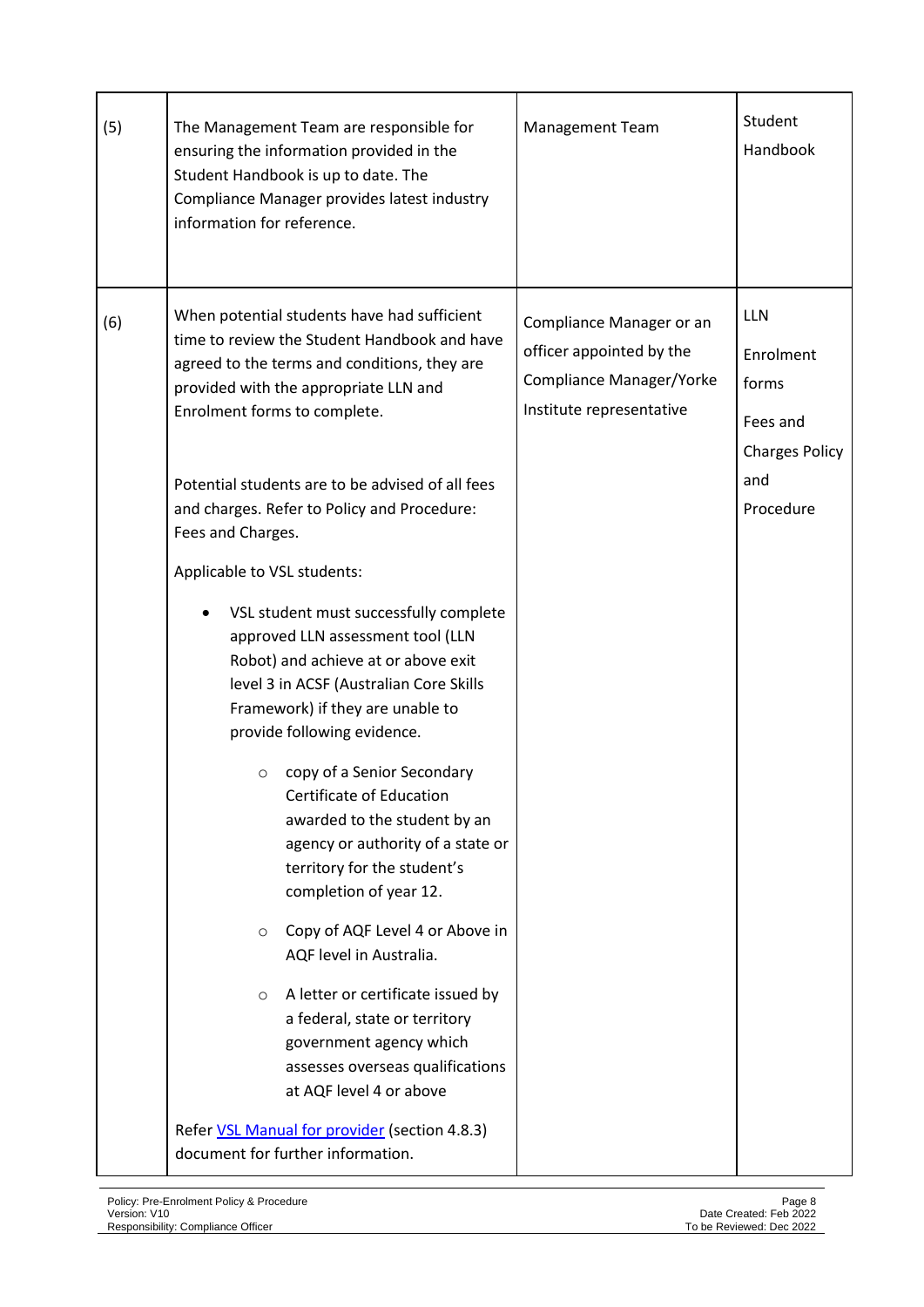| (7)  | The potential student completes the LLN<br>Assessment as required. The Compliance<br>Manager or an officer appointed by the<br>Compliance Manager/Yorke Institute<br>representative marks the LLN Assessment.                                                                                                                                                                                                             | <b>Trainer and Assessor</b>                                                                                         | <b>LLN</b><br>Assessment          |
|------|---------------------------------------------------------------------------------------------------------------------------------------------------------------------------------------------------------------------------------------------------------------------------------------------------------------------------------------------------------------------------------------------------------------------------|---------------------------------------------------------------------------------------------------------------------|-----------------------------------|
| (8)  | The Compliance Manager or an officer<br>appointed by the Compliance Manager/Yorke<br>Institute representative discusses with the<br>potential student, previous experience, and<br>qualifications relevant to the qualification they<br>wish to enrol in.<br>CT or RPL information is provided in the Student<br>Handbook, on the course flyer, and the website.<br>For details refer to Policy and Procedure:<br>RPL/CT. | Compliance Manager or an<br>officer appointed by the<br><b>Compliance Manager/Yorke</b><br>Institute representative | RPL/CT Policy<br>and<br>Procedure |
| (9)  | If CT is applied for, the Compliance Manager or<br>an officer appointed by the Compliance<br>Manager/Yorke Institute representative collects<br>copies of any evidence. If not available at the<br>time, certified copies* of any certificates will<br>need to be sent to Yorke Institute<br>Administration office and provided to the<br>Training Department for assessment.                                             | Compliance Manager or an<br>officer appointed by the<br><b>Compliance Manager/Yorke</b><br>Institute representative | <b>CT Application</b><br>form     |
| (10) | If RPL is applied for, the Compliance Manager or<br>an officer appointed by the Compliance<br>Manager/Yorke Institute representative is to<br>refer to the Policy and Procedure: RPL/CT.                                                                                                                                                                                                                                  | Compliance Manager or an<br>officer appointed by the<br><b>Compliance Manager/Yorke</b><br>Institute representative | <b>RPL</b><br>Application<br>form |

# **Continuous Improvement**

A summary of all pre-enrolment related matters and concerns will be presented as a part of the Continuous Improvement Policy and Procedure at the Management Meeting for review. The purpose of this is to ensure management are up-to-date and aware of:

- Any general adverse trend that needs correcting
- Common threads relating to compliance and quality assurance.
- Repeat issues